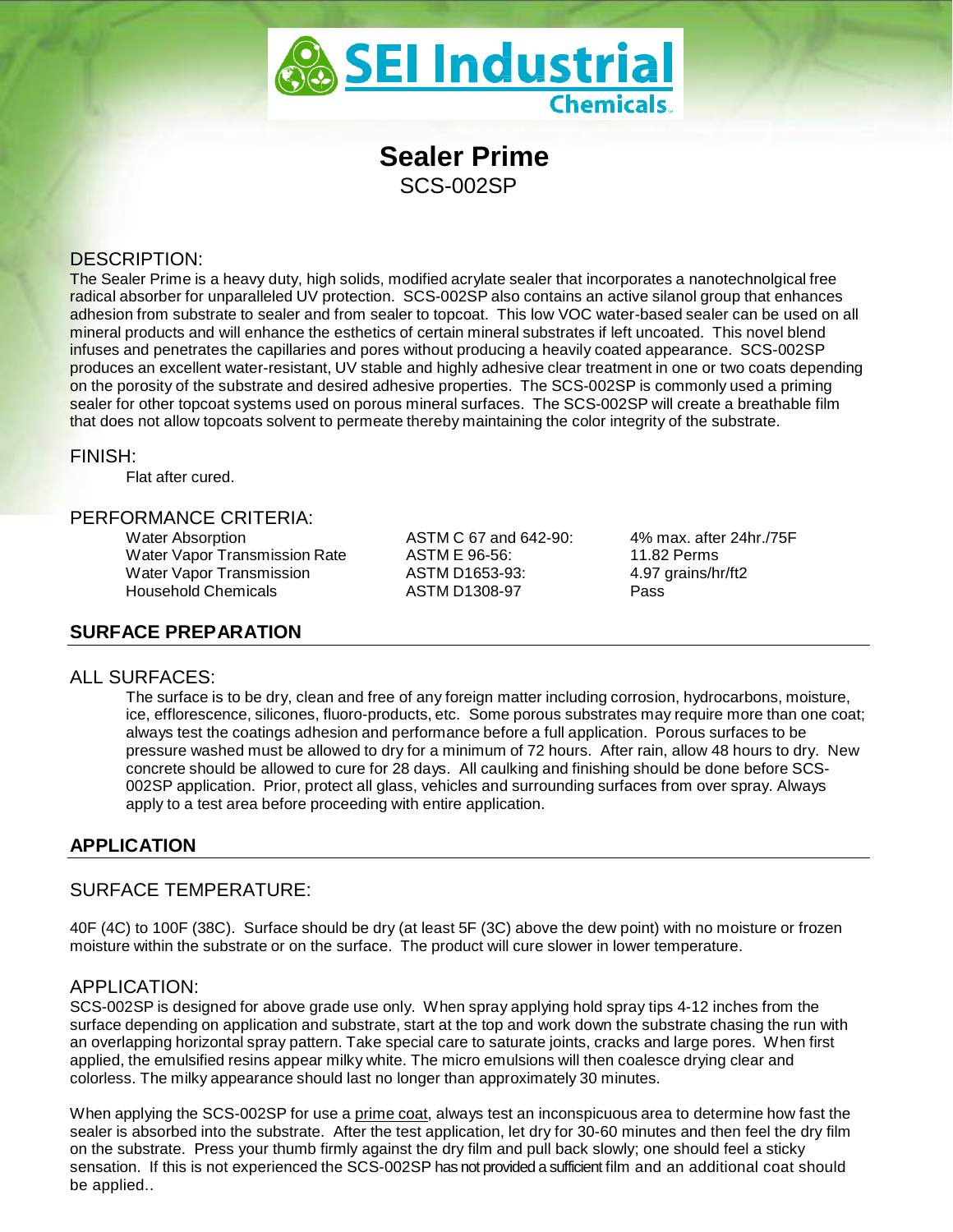Water Bead Test: Spray water onto the dry film with a trigger spray bottle. Water will either bead on the surface or darken/wet out the underlying substrate, which indicates absorption and an additional coat should be applied. If the water beads and does not absorb or darken the substrate the film is providing some moisture protection. For further and more in depth technical testing use a Rilem Tube to test the film's moisture resistance. If the SCS-002SP has passed the Water Bead and/or Rilem Tube test(s), the coating is intact and ready for an application of a topcoat.

\*For more on Application Procedures see the Product Limitations section

# ESTIMATED COVERAGE RATES:

| Surface               | Square Feet per Gallon | Surface               | Square Feet per Gallon |
|-----------------------|------------------------|-----------------------|------------------------|
| CMU - Fluted:         | $35 - 65$              | Stucco                | 60-80                  |
| CMU - Split face:     | $30 - 60$              | Rough Wood            | 50-80                  |
| CMU - Smooth:         | 80-100                 | Smooth Wood           | 80-125                 |
| Rough/cracked:        | $30 - 60$              | Wood Shingles         | 70-90                  |
| <b>Exterior Brick</b> | 60-80                  | <b>Smooth Stone</b>   | 100-125                |
| Concrete              | 80-100                 | Metal(s)              | 150-300                |
| Concrete Block        | 80-100                 | <b>Smooth Painted</b> | 150-170                |
|                       |                        | Rough Painted         | 100-150                |

#### MIXING:

Mix well by shaking the product. Ensure there is no settled/cured material on the film or within the container. Cured or foreign matter must be removed prior to application.

## POT LIFE & THINNING:

Do not thin. Pot life can vary depending temperature and humidity but typically open product can be used for up to 1 month if sealed and stored according to specification.

## APPLICATION EQUIPMENT:

Mix or shake well before application. Ensure product is consistent in thickness after stirring. Apply via HVLP, airless sprayer, pump sprayer, roller or brush. Use a flood coat and apply liberally.

- Roller: Use  $\frac{1}{2}$ " synthetic nap roller. To a porous substrate apply from the bottom up. Excess buildup of product can accumulate on roller. Allow the product to saturate and flood the top of the roller and apply slowly as this will allow product to penetrate the substrate.
- Spray: Apply with low pressure using a tip size ranging from .011-.021". Back roll if needed. Apply from top to bottom chasing runs. Product can be applied wet on wet or wet on dry. For optimum performance allow the first coat to fully dry and cure before applying the second coat.

# **TECHNICAL DATA**

| <b>VOLUME SOLIDS:</b>                                        | <b>20%</b>                          |                                          |
|--------------------------------------------------------------|-------------------------------------|------------------------------------------|
| <b>RECOMMENDED FILM THICKNESS:</b>                           | 1 MILS DFT 5 MILS WFT               |                                          |
| <b>CURING TIME:</b>                                          | 75F (24C):<br>To Recoat:            | Dry Time: 45min. - 1 hour.<br>30 minutes |
| <b>VOLATILE ORGANIC COMPOUNDS:</b>                           | 15g/L                               |                                          |
| <b>COMPONENTS &amp; PACKAGING:</b>                           |                                     | 1 component in 5-gal plastic containers  |
| <b>NET WEIGHT PER GALLON:</b><br><b>STORAGE TEMPERATURE:</b> | 10 lbs/gal<br>40F (4C) to 90F (32C) |                                          |